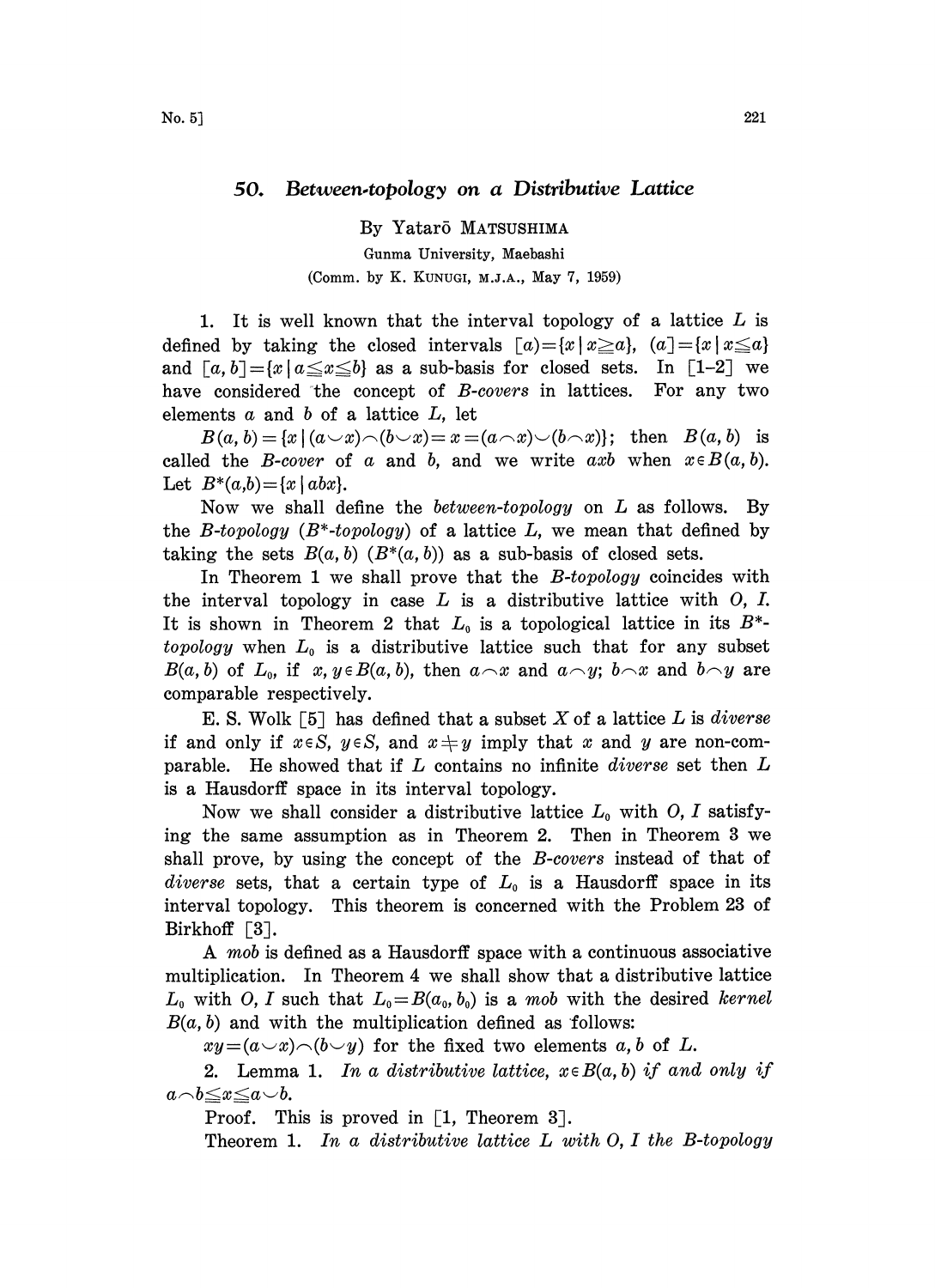222 **Y. MATSUSHIMA** [Vol. 35,

coincides with the interval topology.

Proof. By Lemma 1  $B(a, b) = [a \ncap b, a \ncap b]$ . On the other hand, [a), (a] and  $[a, b]$  are expressed by the sets of the type  $B(a, b)$ . Indeed  $[a]=B(a, I)$ ,  $(a]=B(0, a)$  and  $[a, b]=B(a, b)$ .

Lemma 2. In a lattice L,  $B^*(a, b) \ni x \smile y$  implies  $x \in B^*(a \smile b, b)$ and  $y \in B^*(a \cup b, b)$ .  $B^*(a, b) \ni x \land y$  implies  $x \in B^*(a \land b, b)$  and  $y \in B^*$  $(a \neg b, b)$ .

Proof. Suppose that  $x \in B^*(a \cup b, b)$ ; then  $(a \cup b) \cap (b \cup x)$  does not equal to b, and hence we have  $(a\smile b)\!\frown\!(b\smile x)\!\gtrsim b$ . It follows that  $ab(x \vee y)$  does not hold since  $(a \vee b) \wedge (b \vee x \vee y) \ge (a \vee b) \wedge (b \vee x) > b.$ Thus either  $x \in B^*(a \cup b, b)$  or  $y \in B^*(a \cup b, b)$  implies  $x \cup y \in B^*(a, b)$ , that is,  $x \smile y \in B^*(a, b)$  implies  $x \in B^*(a \smile b, b)$  and  $y \in B^*(a \smile b, b)$ . Dually  $x\wedge y\in B^*(a, b)$  implies  $x\in B^*(a\wedge b, b)$  and  $y\in B^*(a\wedge b, b)$ .

**Lemma 3.** In a distributive lattice L, if  $x \in B^*(a \cup b, b)$  and  $y \in B^*(a, b)$ , then  $x \smile y$  belongs to  $B^*(a, b)$ . Dually  $x \in B^*(a \frown b, b)$  and  $y \in B^*(a, b)$  imply  $x \cap y \in B^*(a, b)$ .

Proof. Since L is distributive we have  $(a \cup b) \land x \leq b \leq a \cup b \cup x$ , Proot. Since L is distributive we have  $(a\vee b)\wedge x \leq b \leq a\vee b\vee x$ ,<br> $a\wedge y \leq b \leq a\vee y$  by Lemma 1. Then  $b \leq a\vee b\vee x\vee y = a\vee x\vee y$  since  $a\begin{array}{ll}\n a\smallsmile y \leq b \leq a\smallsmile y \quad \text{by Lemma 1.} \quad \text{Then} \quad b \leq a\smallsmile b\smallsmile x\smallsmile y=a\smallsmile x\smallsmile y \quad \text{since} \quad a\smallsmile y \geq b \quad \text{as above.} \quad b \geq (a\smallsmile b)\land x \geq a\land x, \quad b \geq a\land y \quad \text{imply} \quad b \geq (a\land x)\smallsmile y \quad \text{and} \quad b\mid y \geq b \quad \text{and} \quad b\mid y \geq b \quad \text{and} \quad b\mid y \geq b \quad \text$  $(a\gamma)=a\(\alpha\vee y)$ . Thus we have  $ab(x\vee y)$  by Lemma 1. Similarly we have the dual case.

Lemma 4. Let  $L_0$  be a distributive lattice satisfying the following condition (A):

(A) For any subset  $B(a, b)$  in  $L_0$ , if  $x, y \in B(a, b)$ , then  $a \sim x$  and  $a \sim y$ ;  $b \sim x$  and  $b \sim y$  are comparable respectively.

Then in  $L_0$  x,  $y \in B^*(a, b)$  and x,  $y \in B^*(a \cup b, b)$  imply  $x \cup y \in B^*(a, b)$ and  $x \smile y \in B^*(a \smile b, b)$ .

Proof. From  $x \in B^*(a \cup b, b)$  and  $x \in B^*(a, b)$  we have  $(a \cap b) \cup (b \cap x)$  $$ y). Then  $(a\smile P)\!\frown\!(b\smile P)\!=\!(a\smile((a\!\frown\!b)\smile(b\!\frown\!x)))\!\frown\!(b\smile((a\!\frown\!b)\smile(b\!\frown\!x)))\!=\!$  $(a\smile(b\smile x))\smile b=(a\smile b)\smile(b\smile x)=P$ , and  $(a\smile P)\smile(b\smile P)=(a\smile((a\smile b)\smile$  $(b \neg x))\vee(b \neg ((a \neg b)\vee(b \neg x)))=(a \neg b)\vee(a \neg b \neg x)\vee(a \neg b)\vee(b \neg x)=(a \neg x)$  $b$ ) $(b \wedge x)=P$  by distributive law, that is,  $P \in B(a, b)$ . Similarly  $Q \in B$  $(a, b)$ . Hence  $b \neg P = P$  and  $b \neg Q = Q$  are comparable by the hypothesis. Accordingly we have  $(a\neg b)\neg(b\neg(x\vee y))=(a\neg b)\neg(b\neg x)\neg(a\neg b)\neg(x\vee b)$  $(b\gamma)=P\cup Q\lt b$  since either  $P\leq Q\lt b$  or  $Q\leq P\lt b$ , that is,  $x\vee y\in B^*(a,$ b). It is easily shown that  $x \smile y \in B^*(a \smile b, b)$  from  $x, y \in B^*(a \smile b, b)$ .

Theorem 2. Let  $L_0$  be a distributive lattice satisfying the condition (A), then  $L_0$  is a topological lattice in its  $B^*$ -topology.

Proof. We shall prove the continuity of the join operation  $x \sim y$ . By Lemmas 2, 3 and 4 we have  $x \smile y \in B^*(a, b)$  if and only if one of the following conditions occurs:

(1)  $x \in B^*(a, b)$  and  $y \in B^*(a, b)$ ;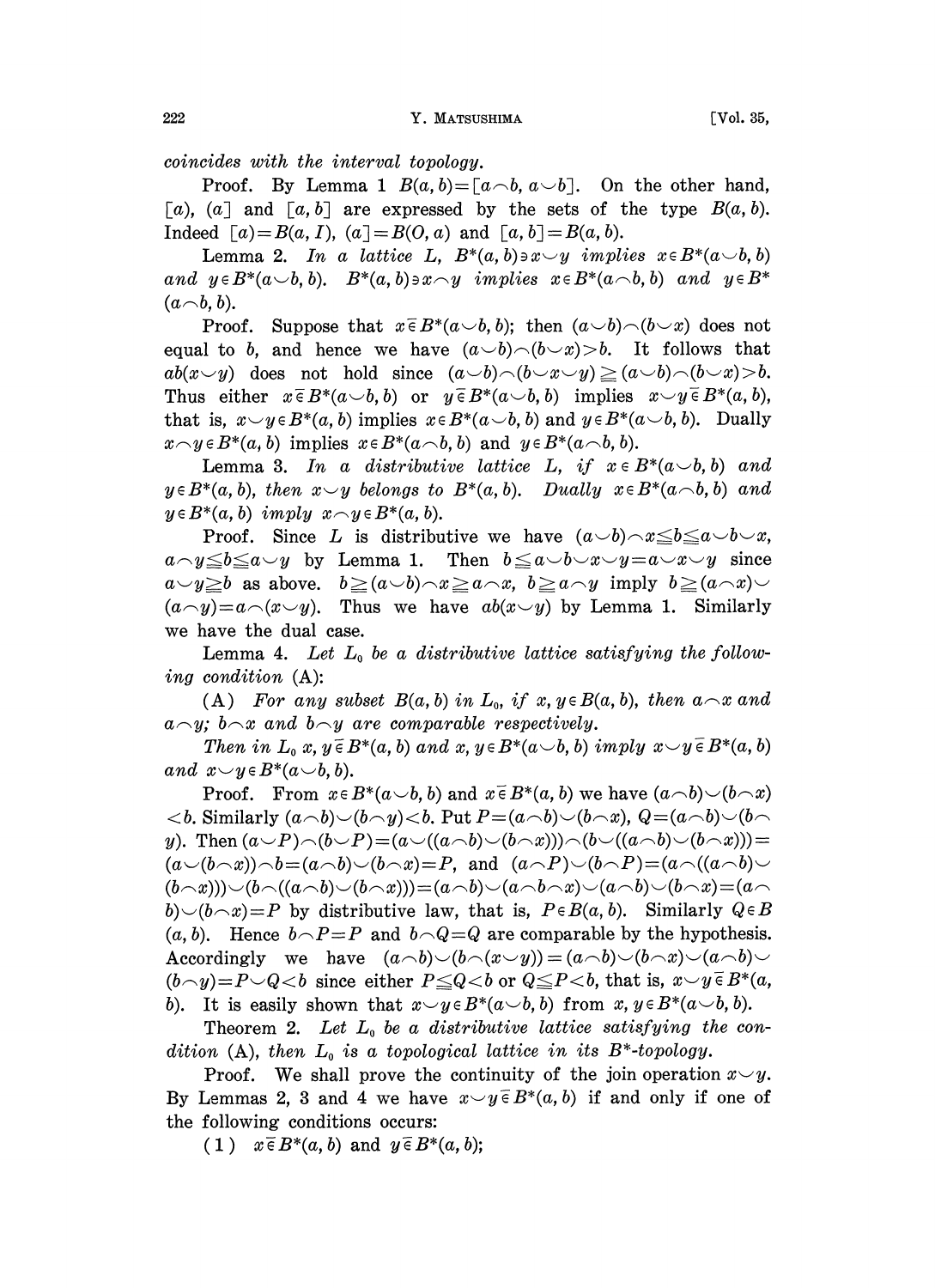$(2)$   $x \in B^*(a \cup b, b);$ 

 $(3)$   $y \in B^*(a \cup b, b).$ 

Hence we can prove the continuity of  $x \vee y$ . Similarly we can prove the continuity of  $x \neg y$ .

3. Definition. When  $B^*(a, b)=b$  for some a in a lattice, we shall say that b is extreme for a, and denote this fact by  $(a, b)E$ .  $(a, b)$  is called an extreme pair when  $B^*(a, b)=b$  and  $B^*(b, a)=a$ ; in this case we shall write  $(a, b)E_s$ .

Lemma 5. If a and a' are complemented, then  $(a, a')E_s$ .

Proof. If aa'x, then  $a'=(a\wedge a')\vee (a'\wedge x)=a'\wedge x$ ,  $a'=(a\vee a')\wedge$  $(a'\neg x)=a'\neg x$  from  $a\neg a'=0$ ,  $a\neg a'=I$ , and hence  $a'=x$ . Similarly if  $a'ax$ , then  $a=x$ .

Lemma 6. If  $(a, b)E_s$ , then a does not belong to any  $B(a', b)$ such that  $a \neq a'$  and  $a', b$  are non-comparable.

Proof. If  $a \in B(a', b)$ , then  $a'ab$ , that is,  $a' \in B^*(b, a)$ , this contradicts  $(a, b)E_s$ .

If  $(a, b)$  is a non-comparable pair which is  $(a, b)E_s$ ,  $B(a, b)$  is called a maximal extreme B-cover.

Hereafter let  $L_0$  be a distributive lattice with O, I satisfying the condition (A).

Lemma 7. If  $L_0$  consists of a finite number of maximal extreme B-covers and a chain, then  $L_0$  is uniquely expressed as follows:

 $\text{(B)} \quad L \!=\! \sum\limits_{i=1}\textit{B}(a_i,b_i) \!+\! \textit{C},^* \!\!~\text{ where }~\textit{B}(a_i,b_i) \text{ are maximal extreme}$ B-covers such that  $a_i, b_i$  are non-comparable, and C is a chain.

Proof. It is proved from Lemmas 1, 5 and 6 and the condition (A).

Lemma 8. If  $B(a, b) \ni x \in a$  distributive lattice  $L_0$ , then  $B(a, b)$  $B(a, b \neg x) \negthinspace \smash\smile B(b, a \negthinspace \smash\smile x).$ 

Proof. If we take  $y \in B(a, b \wedge x) \cup B(b, a \vee x)$ , then  $a \wedge b \leq y \leq a \vee b$ , hence  $y \in B(a, b)$ . Conversely if we take  $y \in B(a, b)$  then  $b \cap y \geq b \cap x$ implies  $a \vee y \ge a \vee x$ , since  $a \vee (b \wedge y) \ge a \vee (b \wedge x)$ , and  $a \vee (b \wedge y) = (a \vee b)$  $\alpha(y)=a\vee y$  and  $a\vee(b\wedge x)=a\vee x$ . Similarly  $a\vee x\geq a\vee y$  implies  $b \neg x \geq b \neg y$ . Accordingly we have either  $b \neg y \geq b \neg x$  or  $a \neg x \geq a \neg y$ since  $b \wedge x$  and  $b \wedge y$  are comparable in  $L_0$ . In the first case we have  $a \rightarrow b \geq y \geq b \land x$ , that is,  $y \in B(b, a \lor x)$ , and in the second case we have  $a \sim x \geq y \geq a \sim b$ , that is,  $y \in B(a, b \sim x)$ .

Lemma 9. If  $L_0=B(a_0, b_0)$ , where  $a_0, b_0$  are non-comparable extreme pair, then  $L_0$  is a Hausdorff space in its interval topology.

Proof. Let  $a, b$  be distinct elements of  $L_0$ . From [4] we can prove that there is a covering of  $L_0$  by means of a finite number of closed intervals such that no interval contains both  $a$  and  $b$ .

 $\gg$   $\sum$ , + denote the set-theoretical unions.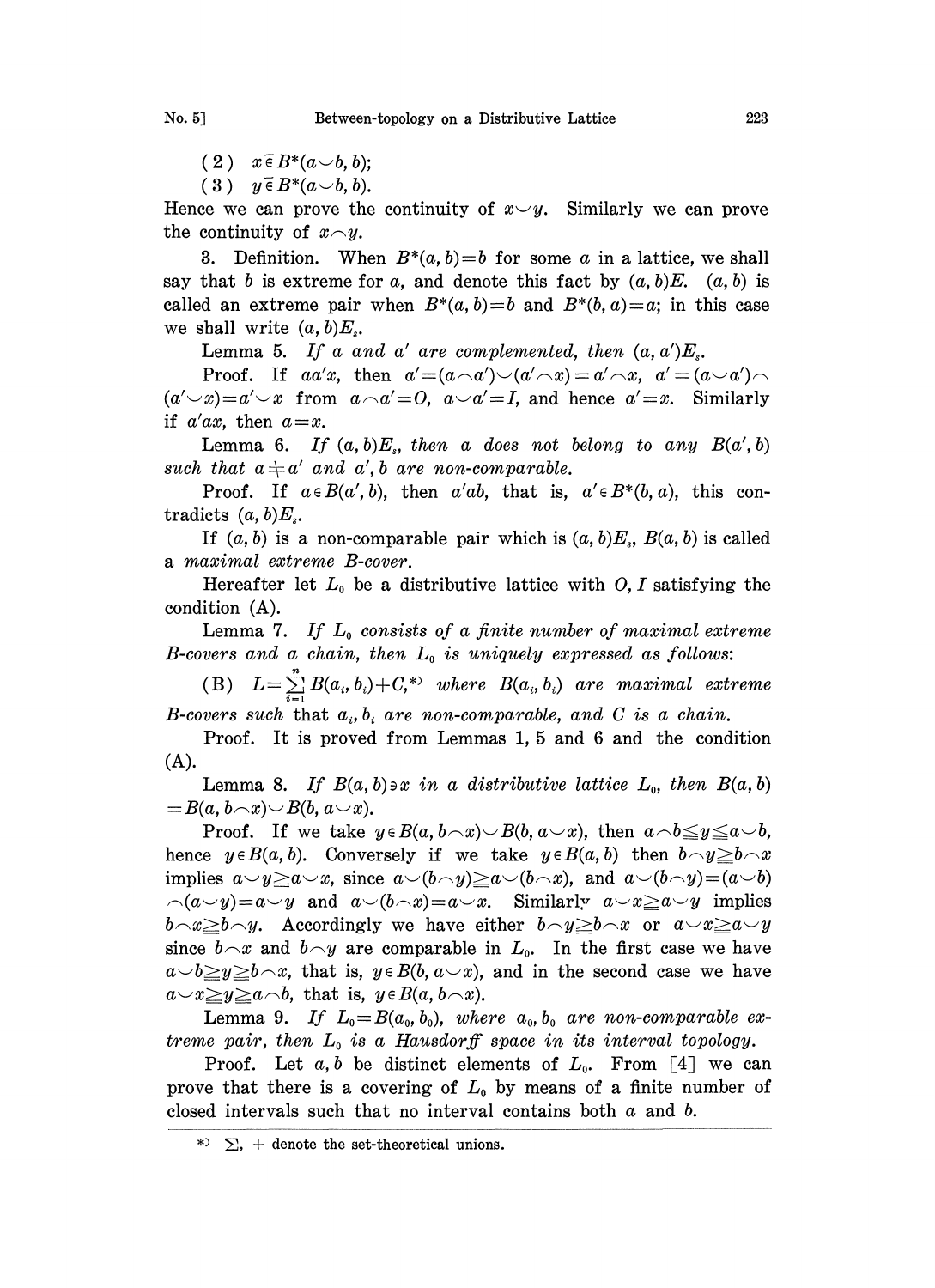## 224 **Y. MATSUSHIMA** [Vol. 35,

 $(a)$  The case where  $a, b$  are non-comparable

Since  $L_0$  is distributive and  $a, b \in L_0=B(a_0, b_0)$ , we have either  $a_0ab$ or  $a_0ba$  by (A). We shall consider first the case  $a_0ab$ . Then  $abb_0$  by [1, Lemma 3]. In this case  $L_0$  is represented in the following form by Lemma 8.

 $L_0\!=\! B(a_0, a)\!\cup\! B(b, b_0)\!\cup\![a]\!\cup\![b]\!\cup\![a]\!\cup\![b]\!\cup\!B(a, b). \qquad\quad\!\!\!\!(\ 1\,)$ In (1), if  $B(a, b) = \{a, b, a \& b, a \& b\}$ , then we have  $B(a, b) = [a, a \& b]$  $\bigcup [a \neg b, b],$  and if  $B(a, b)$  contains x which is distinct from a, b,  $a \neg b$ and  $a \smile b$ , then we have  $B(a, b)=B(a, b \frown x) \smile B(b, a \smile x)$  by Lemma 8. Thus we have a covering of  $L_0$  which has a desired form. In case  $a_0ba$  we can proceed similarly.

Consequently we have a covering of  $L_0$  by means of a finite number of closed intervals such that no interval contains both  $a$  and  $b$ .

 $(b)$  The case where  $a, b$  are comparable

Suppose that  $a > b$ . If there is no x such that  $a > x > b$ , then one of the following coverings of  $L_0$  is desired form by [2, §4 (3)].

$$
L_0 = B(a, b_0) \smile B(a_0, b) \smile [a] \smile (b),
$$
  
\n
$$
L_0 = B(a, a_0) \smile B(b, b_0) \smile [a] \smile (b).
$$
\n
$$
(2)
$$

If there is x such that  $a > x > b$ , then put

 $L_0=B(x, a_0) \smile B(x, b_0) \smile [x] \smile(x]$ . (3)

In (3), if  $B(x, a_0)$  contains both a and b, then we shall divide it into parts as follows. If there is no y such that  $a>y>x$ , then let  $B(a_0, x) = B(a, a_0) \cup B(b, a_0) \cup [b, x]$ . In case there is y such that  $a > y > x$ , then let  $B(a_0, x) = B(y, a_0) \setminus (y)$ , then we shall have the desired intervals.

If  $B(x, b_0)$  contains both a and b in (3), we shall be able to divide it into the desired intervals similarly.

Theorem 3. If  $L_0$  is a distributive lattice with O, I and if it satisfies the conditions (A) and (B), then  $L_0$  is a Hausdorff space in its interval topology.

Proof. The theorem follows immediately from Lemmas 7 and 9.

4. Now we shall introduce a multiplication in a distributive lattice. Definition. We shall define  $xy=(a\vee x)\wedge(b\vee y)$  for fixed two elements  $a, b$  of  $L$ .

Lemma 10.  $x(yz)=(xy)z$  in L.

Proof.  $x(yz) = (a \vee x) \wedge (b \vee ((a \vee y) \wedge (b \vee z))) = (a \vee x) \wedge (a \vee b \vee y) \wedge$  $(b\vee z)$ ,  $(xy)z=(a\vee((a\vee x)\wedge(b\vee y))\wedge(b\vee z)=(a\vee x)\wedge(a\vee b\vee y)\wedge(b\vee z).$ Lemma 11. If  $x \in B(a, b)$  and  $y \in L$ , then we have

 $(1)$   $xx=x,$ 

 $(2)$   $xy \in B(a, b)$ ,  $yx \in B(a, b)$ .

Proof. Since (1) is immediate from the definition, we shall prove (2).

$$
(a \cup xy) \cap (b \cup xy) = (a \cup ((a \cup x) \cap (b \cup y))) \cap (b \cup ((a \cup x) \cap (b \cup y))) = (a \cup x)
$$